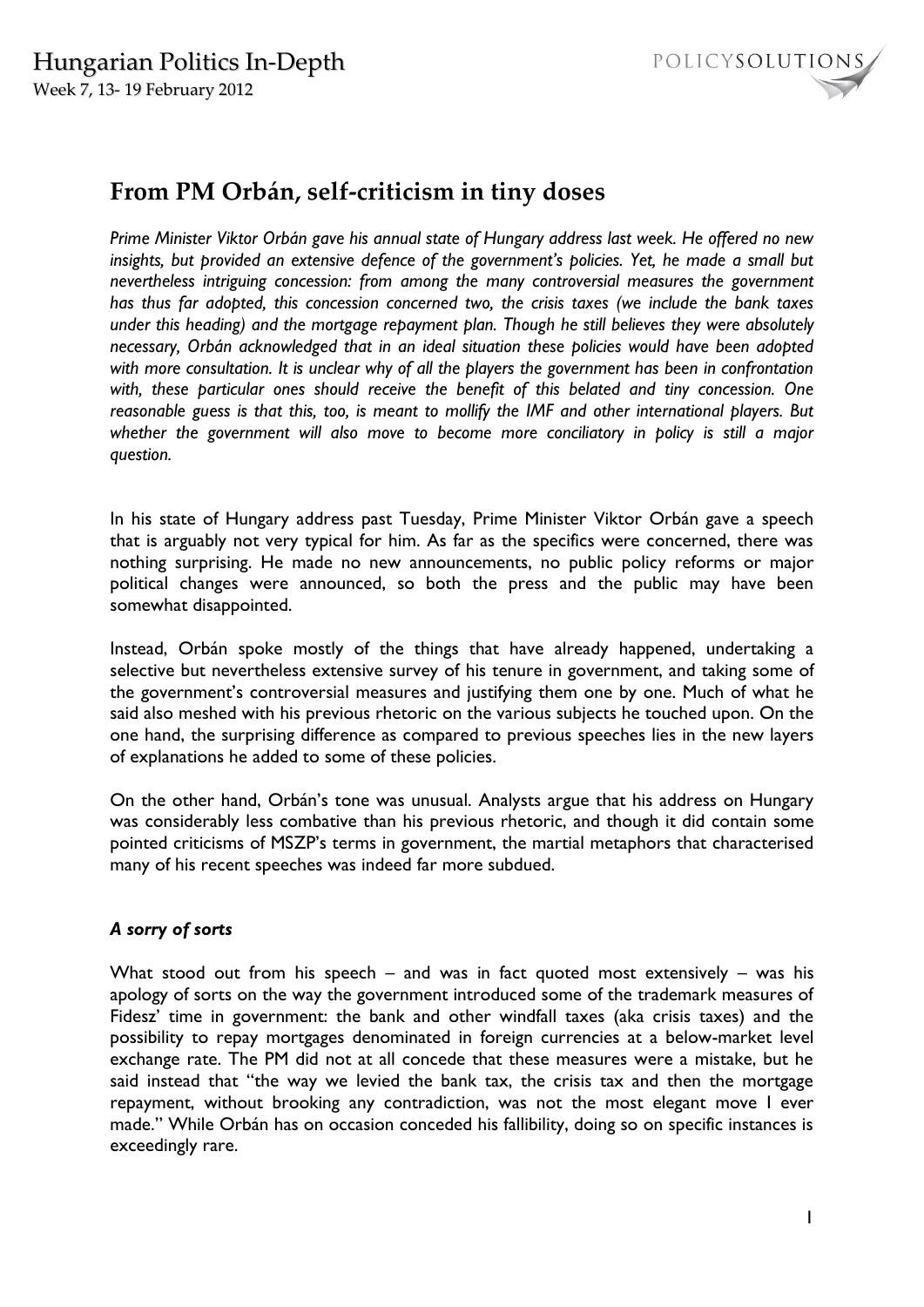Week 7, 13- 19 February 2012



Still, he added that "we did not have any time to waste. (…) Putting these things off is like a credit card: good fun until you get the bill." In essence, therefore, the PM's admission was that ordinarily such measures – that is controversial policies that are widely regarded as harsh – should be passed with some degree of consultation. But the urgency of the situation for those in need – the state in the case of the crisis tax and private debtors in the case of the mortgage repayment option – justified the haste and the lack of consultation. In other words Orbán has acknowledged that in an ideal world there would have been some procedural differences, but substantially he has not ceded any ground

## *Empathy for the devil*

Closer analysis therefore suggests that the PM's concession was little more than an expression of sympathy for those who suffered the consequences of these policies. Those who had to literally pay the price found the taxes – or de facto taxes, in the case of the banks and the repayment plan – too steep. Some of these actors also expressed frustration with what they viewed as the government's aggressive approach, but it is probable that ultimately having to unexpectedly pay large sums into the public coffers figured more prominently in their concerns.

What appears interesting, however, is what policies – and by implication what "victims" – Viktor Orbán singled out in this speech for his subsequent acknowledgment. Most of the costs of these policies had to be borne by international corporate players, that is foreignowned banks, retailers and utility companies. By definition – since the windfall taxes were levied only on large companies – these are also large corporations.

These are those market actors whose excessive influence in Hungary and the world Orbán and Fidesz have often denounced. When presenting them with the bill for what the government termed their super-profits, Fidesz also implied more or less openly that these companies had benefited too much at the expense of citizens and should therefore bear increased costs for keeping the budget afloat or taking financial pressure off those middle or high income homeowners with foreign currency denominated mortgages.

### *Why the large corporations?*

In light of the fact that over the past almost two years various demographics had to make financial sacrifices to help the government keep the deficit in check – most of these austerity measures were arguably no more the subject of consultations than the abovementioned policies – the question arises why the Prime Minister has particular misgivings about the treatment of this group. It bears pointing out that starting with university rectors, over student organisations all the way to unions and doctors, the government has often been reluctant to talk to stakeholders about reforms that imposed burdens on them, and behaved in ways that these various groups often found downright dismissive.

One possible explanation for pointing out the abovementioned policies and procedural problems therewith is that the Prime Minister is seeking to smooth over the recent conflicts with the various international political and financial actors that have been troubled by a